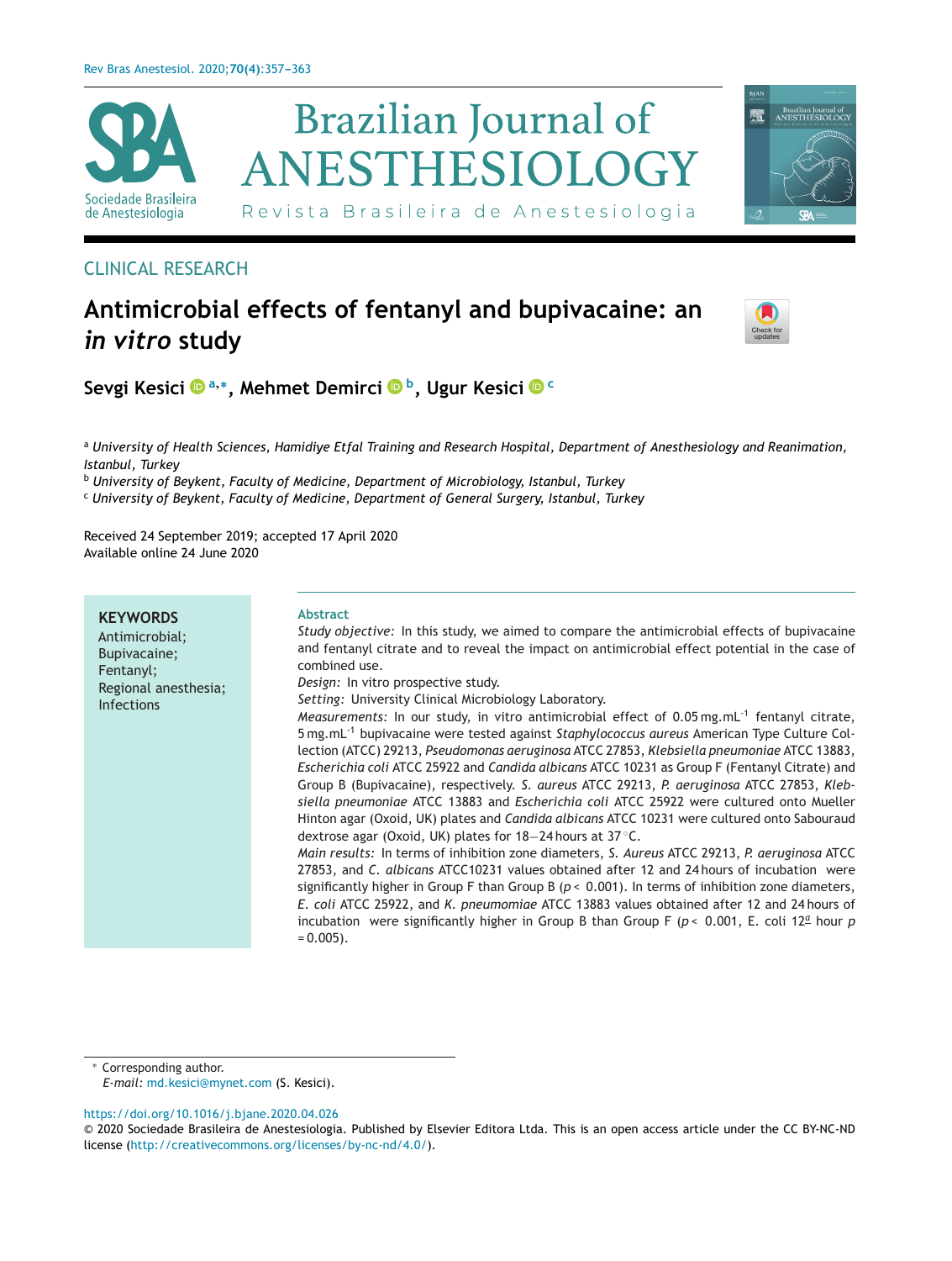*Conclusions:* Addition of fentanyl to Local Anesthetics (LAs) is often preferred in regional anesthesia applications in today's practice owing especially to its effect on decreasing the local anesthetic dose and increasing analgesia quality and patient satisfaction. However, when the fact that fentanyl antagonized the antimicrobial effects of LAs in the studies is taken into account, it might be though that it contributes to an increase in infection complications. When the fact that fentanyl citrate which was used in our study and included hydrochloric acid and sodium hydroxide as protective agents, broadened the antimicrobial effect spectrum of LAs, had no antagonistic effect and showed a synergistic antimicrobial effect against *E. Coli* is considered, we are of the opinion that the addition of fentanyl to LAs would contribute significantly in preventing the increasing regional anesthesia infection complications.

© 2020 Sociedade Brasileira de Anestesiologia. Published by Elsevier Editora Ltda. This is an open access article under the CC BY-NC-ND license ([http://creativecommons.org/licenses/by](http://creativecommons.org/licenses/by-nc-nd/4.0/)[nc-nd/4.0/\)](http://creativecommons.org/licenses/by-nc-nd/4.0/).

#### **PALAVRAS-CHAVE**

Antimicrobiano; Bupivacaína; Fentanil; Anestesia regional; **Infeccões** 

#### **Efeitos antimicrobianos do fentanil <sup>e</sup> da bupivacaína: estudo** *in vitro*

#### **Resumo**

*Objetivo:* O objetivo do presente estudo foi comparar os efeitos antimicrobianos da bupivacaína e citrato de fentanil e revelar o impacto no potencial do efeito antimicrobiano no caso de uso combinado.

*Desenho:* Estudo prospectivo *in vitro*.

*Local:* Laboratório de Microbiologia Clínica da Universidade.

*Medidas:* Em nosso estudo, os efeitos antimicrobianos *in vitro* do citrato de fentanil na concentração de  $0.05$  mg.mL<sup>-1</sup> - Grupo F e da bupivacaína na concentração de 5 mg.mL<sup>-1</sup> -Grupo B foram testados em culturas de *Staphylococcus aureus* ATCC 29213 (do inglês *American Type Culture Collection* 29213), *Pseudomonas aeruginosa* ATCC 27853, *Klebsiella pneumoniae* ATCC 13883, *Escherichia coli* ATCC 25922 e *Candida albicans* ATCC 10231. As culturas de *S. aureus* ATCC 29213, *P. aeruginosa* ATCC 27853, *Klebsiella pneumoniae* ATCC 13883 e *Escherichia coli* ATCC 25922 foram semeadas em placas de ágar Mueller Hinton (Oxoid, Reino Unido), e a cultura de *Candida albicans* ATCC 10231 foi realizada em placa de ágar Sabouraud dextrose (Oxoid, Reino Unido) durante 18−24 horas a 37 ◦C.

*Principais resultados:* Com relac¸ão ao diâmetro da zona de inibic¸ão, os valores de *S. aureus* ATCC 29213, *P. aeruginosa* ATCC 27853 e *C. albicans* ATCC10231 obtidos após 12 e 24 horas de incubação foram significantemente maiores no Grupo F do que no Grupo B ( $p < 0.001$ ). Os valores do diâmetro da zona de inibic¸ão das culturas de *E. coli* ATCC 25922 e *K. pneumomiae* ATCC 13883 obtidos após 12 e 24 horas de incubação foram significantemente maiores no Grupo B do que no Grupo F (*p* < 0,001, *E. coli* na 12<sup>a</sup> hora *p* = 0,005)

*Conclusões:* A preferência atual e frequente pela adic¸ão de fentanil aos Anestésicos Locais (AL) para a realização de anestesia regional se deve sobretudo à possibilidade de reducão da dose do anestésico local, a melhora na qualidade da analgesia e a satisfação do paciente. No entanto, ao considerar estudos em que o fentanil antagonizou o efeito antimicrobiano dos AL, pode-se pensar que esse fato contribua para aumento de complicação infecciosa. O citrato de fentanil usado em nosso estudo, contendo ácido clorídrico e hidróxido de sódio como agentes conservantes, ampliou o espectro de efeitos antimicrobianos dos AL, não teve efeito antagônico e demonstrou efeito antimicrobiano sinérgico contra a *E. coli.* Acreditamos que a adição de fentanil aos anestésicos locais traria importante contribuição na prevenção das crescentes complicações por infecção da anestesia regional.

 $© 2020 Sociedade Brasileira de Anestesiologia. Publicado por Elsevier Editora Ltda. Este é um$ artigo Open Access sob uma licença CC BY-NC-ND ([http://creativecommons.org/licenses/by](http://creativecommons.org/licenses/by-nc-nd/4.0/) $nc\text{-}nd/4.0/$ ).

## **Introduction**

Bupivacaine is a Local Anesthetic (LA) agent widely used in epidural anesthesia and local surgery operations.<sup>[1,2](#page-5-0)</sup> Fentanyl citrate is widely used in epidural anesthesia. Addition of fentanyl in epidural anesthesia reduces the LA dose and pain.<sup>[2](#page-5-0)</sup> Addition of fentanyl citrate to LAs increases complications such as nausea-vomiting, itching, sedation, and delayed respiratory depression.<sup>3</sup> [S](#page-5-0)till, it provides better postoperative analgesia and patient satisfaction.[2](#page-5-0) Therefore, the addition of fentanyl citrate to LAs is controversial. Today, regional anesthesia practices are becoming more widespread while the consequent infection incidence is reported to be increasing. $4,5$  For this reason, utilizing the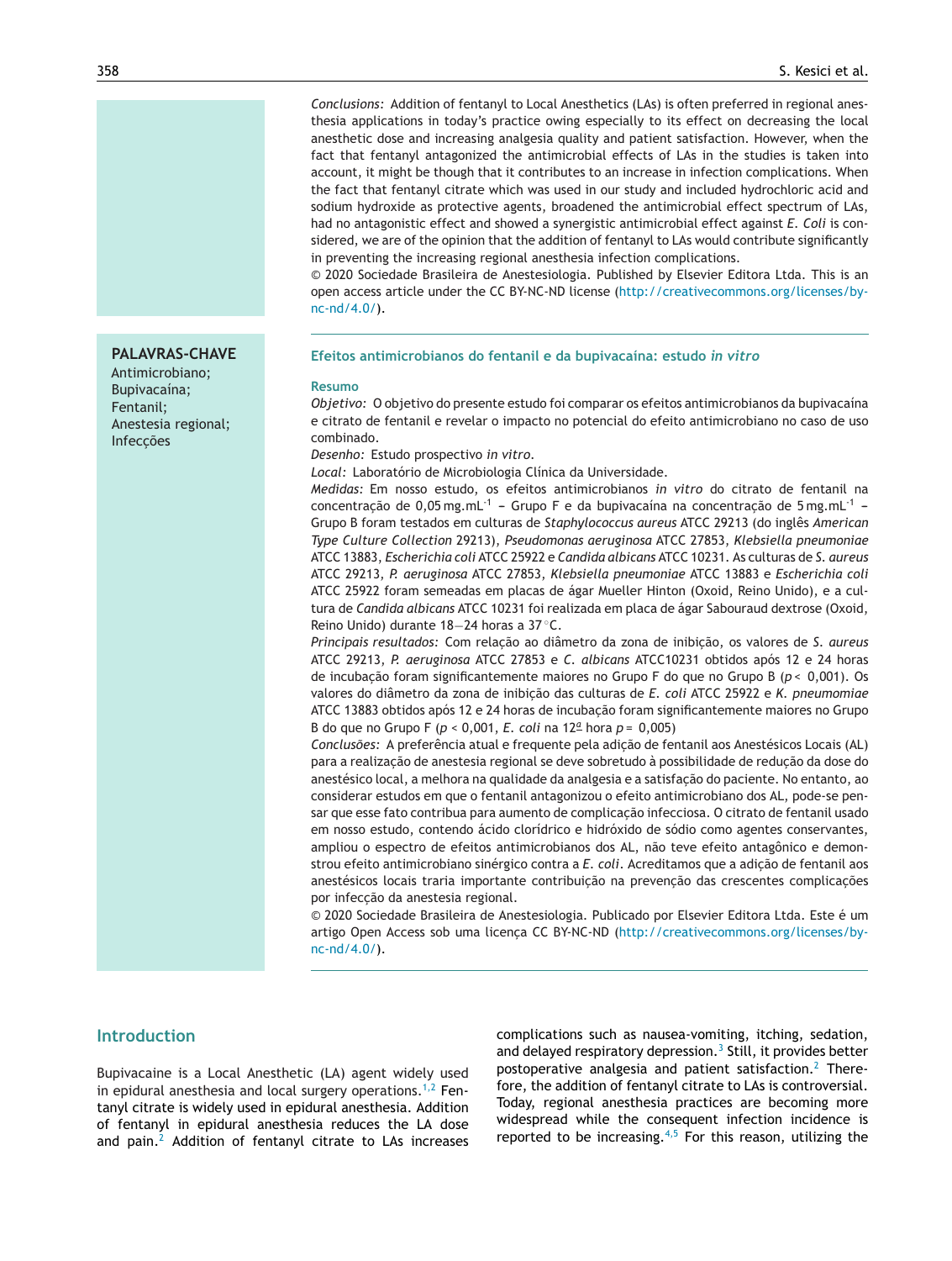antimicrobial effect potential of the anesthetic agents to be used in regional anesthesia might contribute to decreasing infection incidence. While there are many studies in the literature that include results inconsistent with one another as to the antimicrobial effects of LAs, there are limited number of studies regarding the antimicrobial effects of fentanyl citrate. The number of studies on the antimicrobial effects of fentanyl + LA combinations is very low.<sup>[5,6](#page-5-0)</sup>

In this study, we aimed to compare the antimicrobial effects of bupivacaine and fentanyl citrate and to reveal the impact on antimicrobial effect potential in the case of combined use.

## **Methods**

#### **Determination of** *in vitro* **antimicrobial effect**

In our study, *in vitro* antimicrobial effect of 0.05 mg.mL-1 fentanyl citrate (Talinat, Vem, Istanbul, Turkey), 5 mg.mL-1 bupivacaine (Marcaine, AstraZeneca PLC, England) were tested against *Staphylococcus aureus*ATCC 29213 (American Type Culture Collection), *Pseudomonas aeruginosa* ATCC 27853, *Klebsiella pneumoniae* ATCC 13883, *Escherichia coli* ATCC 25922 and *Candida albicans* ATCC 10231 as Group F (Fentanyl citrate), Group B (Bupivacaine). *S. aureus* ATCC 29213, *P. aeruginosa* ATCC 27853, *Klebsiella pneumoniae* ATCC 13883 and *Escherichia coli* ATCC 25922 were cultured onto Mueller Hinton agar (Oxoid, UK) plates and *Candida albicans* ATCC 10231 were cultured onto Sabouraud dextrose agar (Oxoid, UK) plates for 18−24 hours at 37 ◦C. Colonies from these plates were suspended in sterile saline and a 0.5 McFarland turbidity standard suspension (corresponding to  $1.5 \times 10^8$  CFU. mL<sup>-1</sup>) of each isolate was prepared. Each labelled Mueller-Hinton and Sabouraud dextrose agar (Oxoid, UK) plate was uniformly seeded with a test organism by means of sterile swab rolled in the suspension and streaked on the plate surface. *In vitro* antimicrobial activity of the  $0.05 \,\text{mg.mL}^{-1}$  fentanyl citrate,  $5 \,\text{mg.mL}^{-1}$ bupivacaine were evaluated by disc diffusion method using with determination of inhibition zones. Each sterile disc (Merck, Germany) was impregnated with drugs (bupivacaine and/or fentanyl) and was placed and incubated on Mueller-Hinton Agar for 24 hours at 37 ◦C. The zone of inhibition was measured in the  $12<sup>th</sup>$  and  $24<sup>th</sup>$  hour. Each experiment was performed ten times.

## **Determination of Minimum Inhibitory Concentration (MIC) and Minimal Bactericidal Concentration (MBC)**

The broth microdilution method was used to determine the Minimum Inhibitory Concentration (MIC) values on Mueller Hinton broth (Oxoid, UK) using 96-well microplates in accordance with the Clinical and Laboratory Standards Institute guidelines.<sup>[7](#page-5-0)</sup> In this study, the anesthetic agents were prepared by two-fold serial dilution in Mueller Hinton broth, and 20, 10, 5, 2.5, 1.25, 0.625, 0.312, 0.156 and 0.078 mg.mL-1 concentrations of anesthetic agents of fentanyl citrate and bupivacaine were tested. The appropriate concentration of drug was added to the specific wells of a 96-well microplates

containing each bacterium from overnight culture. Each test was performed three times. Microwell plates were incubated at 37 ◦C in a microplate incubator shaker. The OD600 (wavelength of 600 nm) was measured after 24-hour incubation by using Epoch spectrophotometer (BioTek Inst. Inc. Vermont, USA). Wells without anesthetic agents were used as growth control and wells with Mueller Hinton broth alone served as negative control. The percentage of viable cells was normalized to 100% for the growth control.<sup>[8](#page-6-0)</sup>

To determine the Minimal Bactericidal Concentration (MBC), each well exhibiting no visible growth (viability) after 18 hours was tested for viable organisms by subculturing 10  $\mu$ l samples of each well onto Mueller-Hinton agar. The plates were incubated at 37 ℃ to observe the growth of any colony after 24 hours.<sup>[7](#page-5-0)</sup>

## **Determination of drug interaction via broth microdilution method**

Fentanyl citrate (F) and bupivacaine (B) combinations were diluted in Mueller-Hinton broth with or without *S. aureus* ATCC 29213, *K. pneumoniae* ATCC 13883, *E. coli* ATCC 25922, *P. aeruginosa* ATCC 27853 and *C. albicans* ATCC 10231 which were adjusted to the turbidity of a 0.5 McFarland standard. Ten microliters of each strain were inoculated to each well. The plate was incubated overnight and microbial growth in each well was measured with Epoch spectrophotometer (Biotek, Germany) at 600 nm. Each experiment was performed ten times. The preparation of the microdilution in microwells with single agent concentrations of the analgesic to determine the Minimum Inhibitory Concentration (MIC), control wells and paired combinations of the drugs were used in unique concentrations to determine the Fractional Inhibitory Concentration (FIC). The value of the  $\sum$ FIC index is then used to determine whether synergism, indifference or antagonism occurred between the antimicrobial agents and it was used to interpret the nature of the interactions: synergism  $\leq$  0.5, indifference > 0.5 to  $\leq$  4, antagonism > 4 according to American Society of Microbiology.[9](#page-6-0)

#### **Statistical analysis**

The normality of continuous variables was investigated by Shapiro-Wilk's test. Descriptive statistics were presented using mean and standard deviation for normally distributed variables and median (and minimum−maximum) for the non-normally distributed variables. Non-parametric statistical methods were used for values with non-normal. For comparison of two non-normally distributed independent groups, Mann-Whitney *U* test was used or for comparison of two non-normally distributed dependent groups Wilcoxon test was used. Statistical significance value was determined to be 0.05. *Post hoc* evaluations were made using Mann-Whitney *U* test with Bonferroni correction. Statistical significance value was determined to be 0.005. Statistical analysis was performed using the MedCalc Statistical Software version 12.7.7 (MedCalc Software bvba, Ostend, Belgium; <http://www.medcalc.org>; 2013).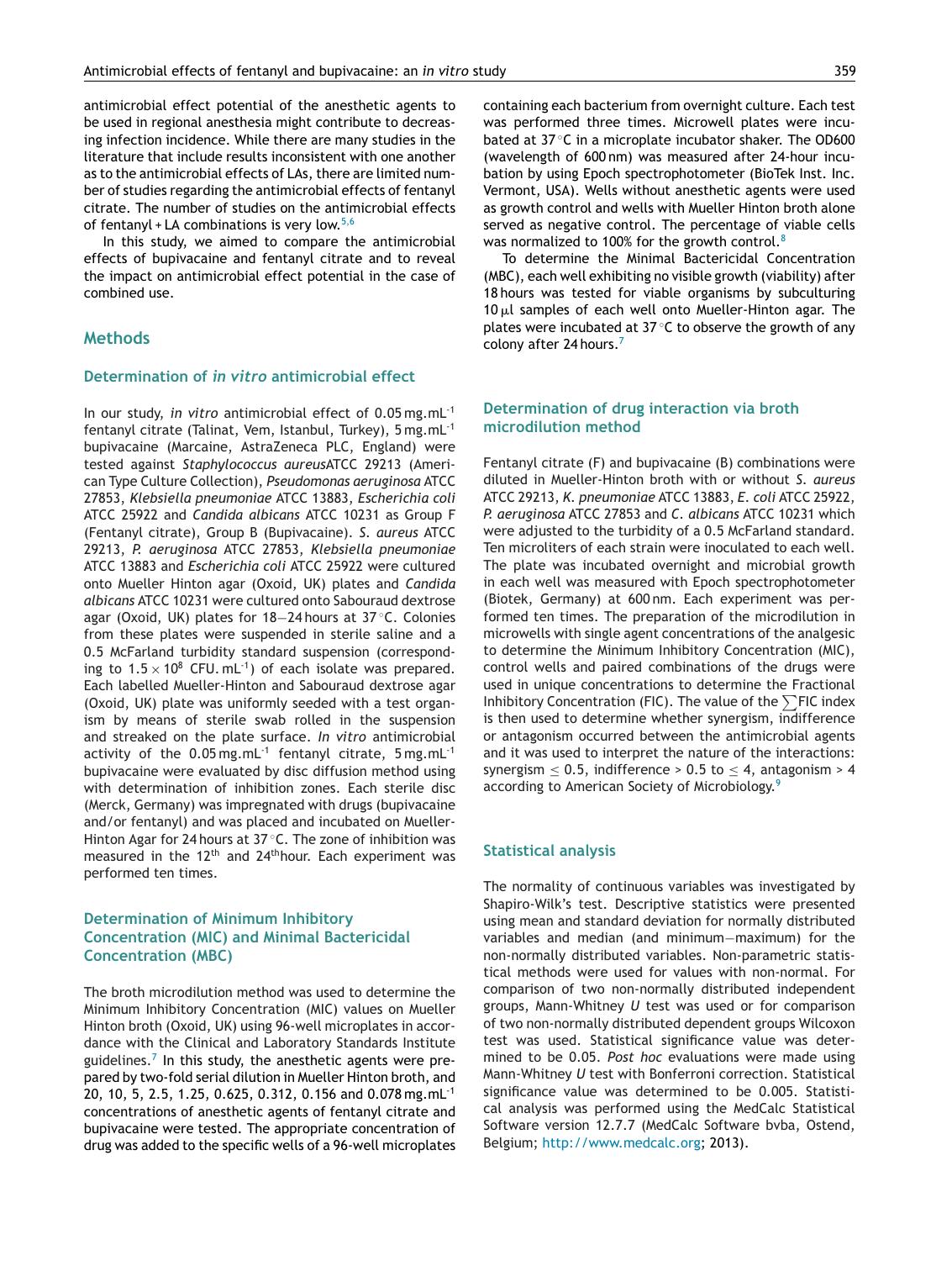#### **Table 1** Distribution of inhibition zone diameters in groups against microorganisms (mm).

|                          | Group C (Control) | Group F (Fentanyl citrate) | Group B (Bupivacaine) |
|--------------------------|-------------------|----------------------------|-----------------------|
| S. aureus ATCC 29213     |                   |                            |                       |
| $12^{th}$ hour           | 0.00              | 14.10                      | 4.00                  |
| 24 <sup>th</sup> hour    | 0.00              | 15.00                      | 4.70                  |
| P. aeruginosa ATCC 27853 |                   |                            |                       |
| $12th$ hour              | 0.00              | 4.40                       | 0.00                  |
| $24th$ hour              | 0.00              | 5.50                       | 0.00                  |
| E. coli ATCC 25922       |                   |                            |                       |
| 12 <sup>th</sup> hour    | 0.00              | 3.60                       | 4.80                  |
| 24 <sup>th</sup> hour    | 0.00              | 4.40                       | 5.80                  |
| K. pneumoniae ATCC 13883 |                   |                            |                       |
| 12 <sup>th</sup> hour    | 0.00              | 0.00                       | 5.70                  |
| 24 <sup>th</sup> hour    | 0.00              | 0.00                       | 6.50                  |
| C. albicans ATCC 10231   |                   |                            |                       |
| 12 <sup>th</sup> hour    | 0.00              | 4.00                       | 0.00                  |
| 24 <sup>th</sup> hour    | 0.00              | 4.50                       | 0.00                  |

**Table 2** Comparison of inhibition zone diameters between groups.

|                                                                                                                                                                                                                                                                                                                                            | Group C (Control)<br>Mean $\pm$ SDMed. (min – max)                                                                                                               | Group F (Fentanyl citrate)<br>Mean $\pm$ SDMed. (min – max)                                                                                                                                                                    | Group B (Bupivacaine)<br>Mean $\pm$ SDMed. (min-max)                                                                                                                                                                     | $p^a$                                                                            |
|--------------------------------------------------------------------------------------------------------------------------------------------------------------------------------------------------------------------------------------------------------------------------------------------------------------------------------------------|------------------------------------------------------------------------------------------------------------------------------------------------------------------|--------------------------------------------------------------------------------------------------------------------------------------------------------------------------------------------------------------------------------|--------------------------------------------------------------------------------------------------------------------------------------------------------------------------------------------------------------------------|----------------------------------------------------------------------------------|
| $12th$ hour<br>S. aureus<br>24 <sup>th</sup> hour<br>S. aureus<br>$D^{\rm b}$<br>P. aeruginosa 12 <sup>th</sup> hour<br>P. aeruginosa 24th hour<br>$p^{\rm b}$<br>12 <sup>th</sup> hour<br>E. coli<br>24 <sup>th</sup> hour<br>E. coli<br>$D^{\rm b}$<br>K. pneumoniae12 <sup>th</sup> hour<br>K. pneumoniae24 <sup>th</sup> hour<br>$D^D$ | 0 (constant)<br>0 (constant)<br>1.000<br>0 (constant)<br>0 (constant)<br>1.000<br>0 (constant)<br>0 (constant)<br>1.000<br>0 (constant)<br>0 (constant)<br>1.000 | $14.1 \pm 0.7$ 14 (13-15)<br>$15 \pm 0.8$ 15 (14-16)<br>0.021<br>$4.4\pm0.7$<br>$4(4-6)$<br>$5.5 \pm 0.7$ 6 (4-6)<br>0.015<br>$3.6 \pm 0.73.5(3-5)$<br>$4.4 \pm 0.5$ 4 (4-5)<br>0.033<br>0 (constant)<br>0 (constant)<br>1.000 | $4 \pm 0.74(3 - 5)$<br>$4.7 \pm 0.75(4-6)$<br>0.059<br>0 (constant)<br>0 (constant)<br>1.000<br>$4.8 \pm 0.85(4-6)$<br>$5.8 \pm 0.66(5 - 7)$<br>0.008<br>$5.7 \pm 0.9$<br>$6(4-7)$<br>$6.5 \pm 0.7$<br>$7(5-7)$<br>0.005 | < 0.001<br>0.001<br>< 0.001<br>< 0.001<br>0.005<br>< 0.001<br>< 0.001<br>< 0.001 |
| 12 <sup>th</sup> hour<br>C. albicans<br>C. albicans $24th$ hour<br>$p^{\rm b}$                                                                                                                                                                                                                                                             | 0 (constant)<br>0 (constant)<br>1.000                                                                                                                            | $4\pm0.8$<br>$4(3-5)$<br>$4.5 \pm 0.5$<br>$4.5(4-5)$<br>0.096                                                                                                                                                                  | 0 (constant)<br>0 (constant)<br>1.000                                                                                                                                                                                    | < 0.001<br>< 0.001                                                               |

a Mann-Whitney U test.

**b** Wilcoxon Signed Rank test.

## **Results**

Distribution of inhibition zone diameters in groups against microorganisms (mm) were shown in Table 1.

In terms of inhibition zone diameters, *S. Aureus* ATCC 29213, *P. aeruginosa* ATCC 27853, and *C. albicans* ATCC 10231 values obtained after 12 and 24 hours of incubation were significantly higher in Group F than Group B ( $p < 0.001$ ). Statistically, fentanyl citrate was detected to have stronger antimicrobial effect on *S. Aureus* ATCC 29213, *P. aeruginosa* ATCC 27853, and *C. albicans* ATCC 10231 compared to bupivacaine. In terms of inhibition zone diameters, *E. coli* ATCC 25922, and K. pneumoniae ATCC 13883 values obtained after 12 hours and 24 hours of incubation were significantly higher in Group B than Group F (*p* < 0.001, *E. coli* 12 hour *p* = 0.005). Statistically, bupivacaine was detected to have stronger antimicrobial effect on *E. coli* ATCC 25922, and *K. pneumoniae* ATCC 13883 compared to fentanyl citrate. From

 $12<sup>th</sup>$  hour to  $24<sup>th</sup>$  hour, inhibition zone diameters were determined to show a statistically significant increase against *S. Aureus* ATCC 29213, *P. aeruginosa* ATCC 27853, and *E. coli* ATCC 25922 in Group F and *E. coli* ATCC 25922 and *K. pneumoniae* ATCC 13883 in Group B ( $p$  < 0.05). Comparison of inhibition zone diameters between groups were shown in Table 2.

According to  $12<sup>th</sup>$  and  $24<sup>th</sup>$  hours inhibition zone, diameters in Group F were significantly different ( $p < 0.001$ ). Twelfth and 24thhours antimicrobial potency in Group F; *S. Aureus* ATCC 29213 > *P. aeruginosa* ATCC 27853 = *C. albicans* ATCC 10231 > *E. coli* ATCC 25922 > *K. pneumoniae* ATCC 13883. According to  $12<sup>th</sup>$  and  $24<sup>th</sup>$  hours inhibition zone diameters in Group B were significantly different ( $p < 0.001$ ). Twelfth and 24<sup>th</sup> hours antimicrobial potency in Group B; *K. pneumoniae* ATCC 13883 = *E. coli* ATCC 25922. *K. pneumomiae* ATCC 13883 > *S. Aureus* ATCC 29213 > *P. aeruginosa* ATCC 27853 = *C. albicans* ATCC 10231. *E. coli* ATCC 25922 = *S.*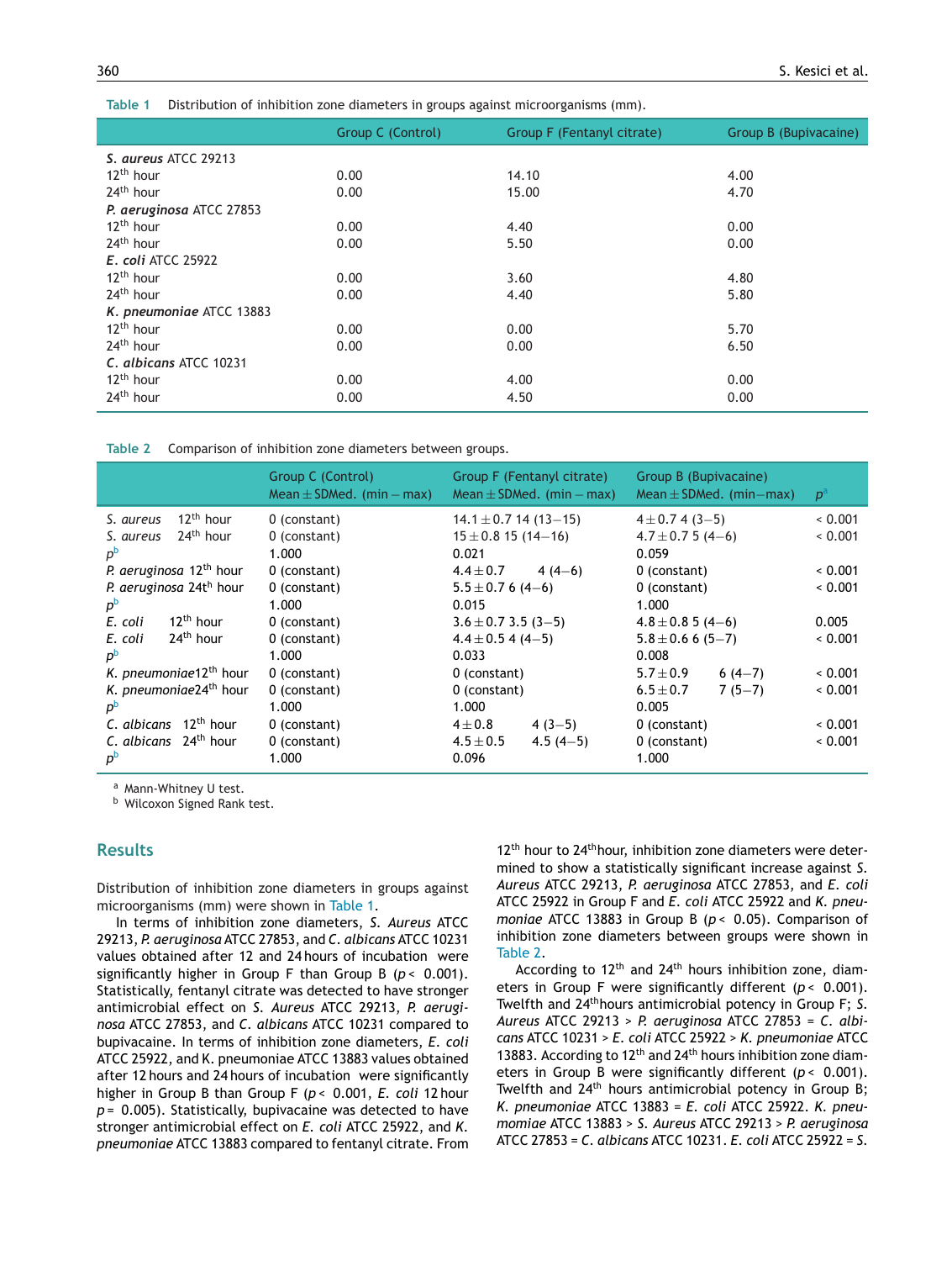**Table 3** - $\sum$ FIC index for drug combinations against standard strains in vitro.

|                           | $\sum$ FIC Index<br>(fentanyl cit-<br>rate + bupivacaine) |
|---------------------------|-----------------------------------------------------------|
| S. aureus ATCC 29213      |                                                           |
| 12 <sup>th</sup> hour     | 0.61                                                      |
| 24 <sup>th</sup> hour     | 0.64                                                      |
| P. aeruginosa ATCC 27853  |                                                           |
| 12 <sup>th</sup> hour     | 0.65                                                      |
| 24 <sup>th</sup> hour     | 0.61                                                      |
| <b>E.</b> coli ATCC 25922 |                                                           |
| 17 <sup>th</sup> hour     | 0.38                                                      |
| 24 <sup>th</sup> hour     | 0.36                                                      |
| K. pneumoniae ATCC 13883  |                                                           |
| 12 <sup>th</sup> hour     | 0.75                                                      |
| 24 <sup>th</sup> hour     | 0.65                                                      |
| C. albicans ATCC 10231    |                                                           |
| 12 <sup>th</sup> hour     | 0.51                                                      |
| 74 <sup>th</sup> hour     | 0.51                                                      |

*Aureus* ATCC 29213 > *P. aeruginosa* ATCC 27853 = *C. albicans* ATCC 10231.

When the effect of fentanyl citrate + bupivacaine combination on microorganisms was examined, it was determined that according to FIC value it only had synergistic effect on *E. coli*, while it did not have any synergistic effect on other microorganisms. Fractional Inhibitory Concentration (FIC) values in Group BF were shown in Table 3.

Distribution of MIC values and the effect of different concentrations of anesthetic agents against microorganisms were shown in [Table](#page-5-0) 4.

#### **Discussion**

Local and regional anesthesia practices are frequently used during or after surgery for pain management.<sup>[10](#page-6-0)</sup> It is reported in the clinical studies in the literature that addition of fentanyl to LAs results in better postoperative analgesia, a decrease in local anesthetic dose, and an increase in patient satisfaction only if neuraxial anesthesia is performed.<sup>[2,4,11](#page-5-0)</sup> Therefore amide LA agents such as bupivacaine, levobupivacaine, and ropivacaine are widely used in practice for pain management in spinal and epidural applications com-bined with opioids such as fentanyl and sufentanyl.<sup>[4](#page-5-0)</sup> This is reported to reduce side effects related to LAs, as well as negligible side effects related to opioids. $2,4$  These results in the literature increase the preference for the use of the combined drugs application in practice.

One of the complications encountered during local surgical with local anesthetics operations is wound infections. Wound infections negatively affect wound healing. This leads to an increase in treatment costs, morbidity and mortality.<sup>[1](#page-5-0)</sup> In the literature, many cases were reported where regional (spinal, epidural) anesthesia and analgesia applications related central nervous system infections such as epidural abscess and meningitis developed.<sup>5,12-15</sup> It is known that central nervous system infections can result in severe morbidity that extends to paraplegia. Therefore, it is of utmost importance in the clinical practice to utilize antimicrobial effect potentials of LAs, as well as paying attention to asepsis rules in order to prevent LA application related wound infections and central nervous system infections. Thus, a decrease in morbidity, mortality, treatment costs and hospitalization durations may be obtained.<sup>[1,12](#page-5-0)</sup>

Regional anesthesia is widely used in modern practice and some studies report an increase in the development of infections related to regional anesthesia and analgesia applications.  $4,5,10,13,16$  $4,5,10,13,16$  Therefore, utilization of the antimicrobial effect potentials of anesthetic agents gains importance, aside from paying attention to asepsis rules during the application. It is observed in this context that the number of studies in the literature regarding the antimi-crobial effects of fentanyl + LA combinations is limited.<sup>[5,6](#page-5-0)</sup> In these studies of limited number, it is reported that the addition of fentanyl citrate usually has a negative effect on the antimicrobial effect potentials of the LAs.<sup>[5](#page-5-0)</sup> In our study, however, different from the results of the studies in the literature, no antagonistic effect was observed in the antimicrobial effectiveness of bupivacaine with the addition of fentanyl on five different microorganisms. It was detected that it even had a synergistic effect on *E. Coli*. Also, it was determined that when used alone, bupivacaine did not have antimicrobial effect on *P. aeruginosa, C. albicans* and fentanyl on *K. pneumoniae*, and therefore it was thought that a better contribution to decreasing the infection risk might be achieved with the combined use of these agents as the effect spectrum broadens. In the *in vitro* study by Mutlu E.,<sup>5</sup> [li](#page-5-0)docaine and bupivacaine were reported to have antimicrobial effect against many microorganisms while no antimicrobial effect was observed when they were combined with fentanyl. By contrast, no antagonistic effect was observed in our study for any microorganism with the addition of fentanyl to bupivacaine. In fact, a synergistic effect against *E. coli* was detected. Therefore, broadening of the antimicrobial effect spectrum of bupivacaine was contributed with the addition of fentanyl. It was concluded that this might contribute to reduction in infection complications.

The antimicrobial effect of fentanyl is not clearly known and there is a limited number of studies.<sup>[17](#page-6-0)</sup> In the study by Feldman et al., $17$  it was reported that lidocaine and bupivacaine had antimicrobial effect against *S. Aureus*; yet, did not have antimicrobial effect when fentanyl and sufentanyl was added. In the study by Rosenberg et al.,  $18$  opioids were reported to not have antimicrobial effects. In the study by Tamanai-Shacoori et al.,<sup>[19](#page-6-0)</sup> the addition of sufentanyl was reported to increase the antimicrobial effect of bupivacaine. In the study by Kampe et al., $^{20}$  $^{20}$  $^{20}$  it was concluded that the antimicrobial effect increased with the addition of sufentanyl to ropivacaine. In another study in the literature, it was reported that remifentanil, which is an analogue of fentanyl, had antimicrobial effect and this effect might be due to the preservative substance in the remifentanil ampoule, glycine. $21$  When the studies in the literature are analyzed, it can be seen that effects of the addition of opioids to LAs are debated and there isn't a sufficient number of studies. It is seen that opioids other than fentanyl have antimicrobial effect by themselves in some studies or have synergistic antimicrobial effect when added to LAs in some studies. However, fentanyl addition was reported to have antagonistic effect.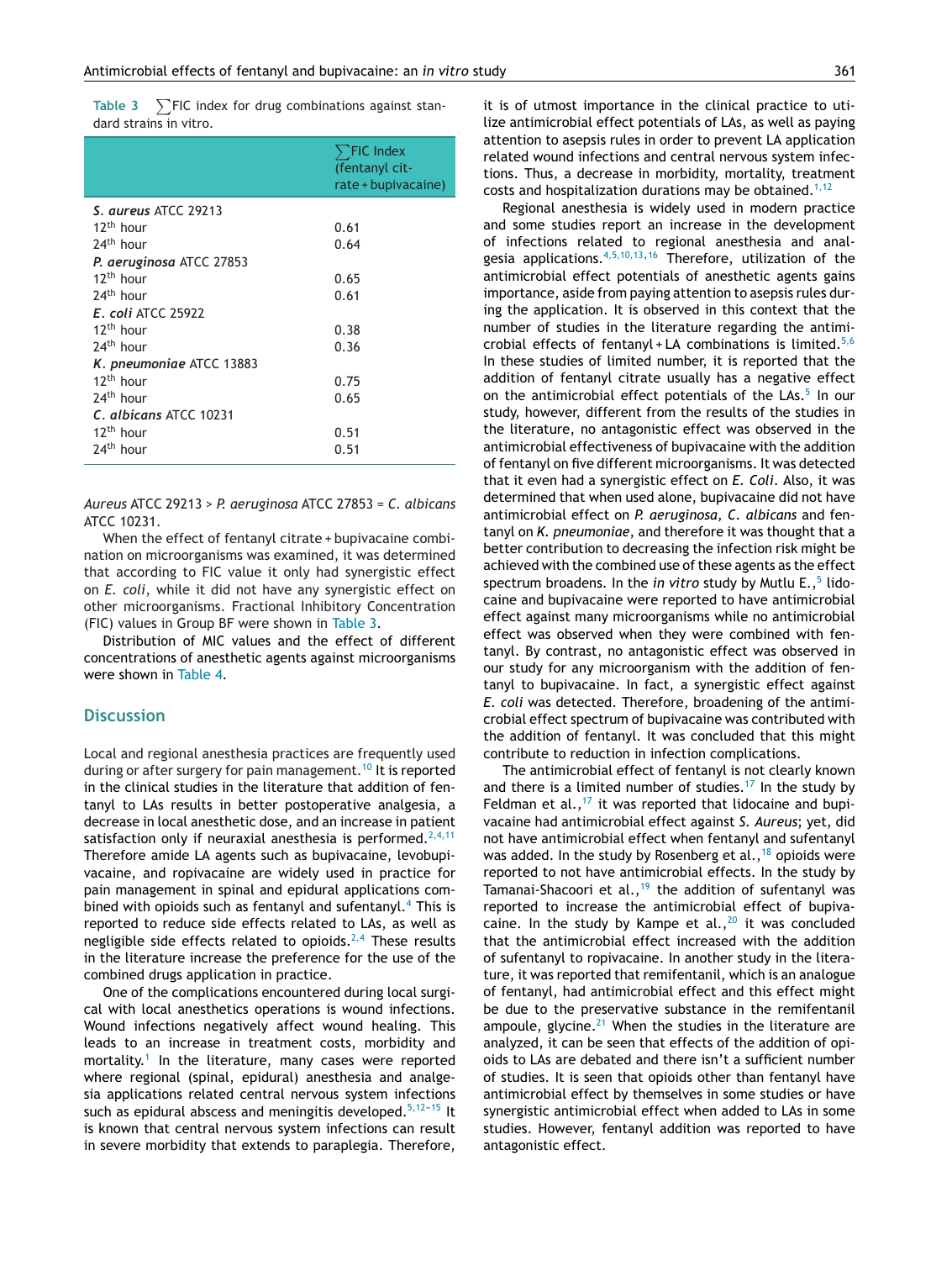| Fentanyl citrate<br>$(mg. mL^{-1})$               | 0.078     | 0.156     | 0.313     | 0.625     | 1.25      | 2.50                     | 5.00      | 10.00      | 20.00                      |
|---------------------------------------------------|-----------|-----------|-----------|-----------|-----------|--------------------------|-----------|------------|----------------------------|
| S. aureus ATCC 29213                              | $+$       | $+$       | $\ddot{}$ | $^{+}$    | $\ddot{}$ | $\ddot{}$                | -a        |            |                            |
| P. aeruginosa ATCC 27853                          | $\ddot{}$ | $\ddot{}$ | $\ddot{}$ | $^{+}$    | $\ddot{}$ | $\ddot{}$                | $+$       | $\ddot{}$  | _a                         |
| E. coli ATCC 25922                                | $+$       | $\ddot{}$ | +         | $\ddot{}$ | $\ddot{}$ | $\ddot{}$                | $\ddot{}$ | $\ddot{}$  | $+$                        |
| K. pneumoniae ATCC<br>13883                       | $+$       | $+$       | $\ddot{}$ | $+$       | $\ddot{}$ | $\ddot{}$                | $+$       | $\ddot{}$  | $\ddot{}$                  |
| C. albicans ATCC 10231                            | $+$       | $+$       | $+$       | $+$       | $-a$      |                          |           |            |                            |
| Bupivacaine (mg. $mL^{-1}$ )                      | 0.078     | 0.156     | 0.313     | 0.625     | 1.25      | 2.50                     | 5.00      | 10.00      | 20.00                      |
| S. aureus ATCC 29213                              | $\ddot{}$ | $\ddot{}$ | $\ddot{}$ | $+$       | $\ddot{}$ | $\ddot{}$                | $\ddot{}$ | $\ddot{}$  | $\ddot{}$                  |
| P. aeruginosa ATCC 27853                          | $+$       | $+$       | $\ddot{}$ | $+$       | $+$       | $+$                      | $\ddot{}$ | $\ddot{}$  | $+$                        |
| E. coli ATCC 25922                                | $\ddot{}$ | $+$       | $\ddot{}$ | $+$       | $\ddot{}$ | $\ddot{}$                | $+$       | $\ddot{}$  | $\overline{\phantom{a}}$   |
| K. pneumoniae ATCC<br>13883                       | $\ddot{}$ | $+$       | $\ddot{}$ | $\ddot{}$ | $\ddot{}$ | $\ddot{}$                | $+$       | $\ddot{}$  | $\overline{\phantom{a}}$ . |
| C. albicans ATCC 10231                            | $+$       | $^{+}$    |           | $\ddot{}$ | $+$       | $\ddot{}$                | $\ddot{}$ | $+$        | $\ddot{}$                  |
| Fentanyl citrate                                  | 0.078     | 0.156     | 0.313     | 0.625     | 1.25      | 2.50                     | 5.00      | 10.00      | 20.00                      |
| $(mg. mL^{-1}) + b$ upivacaine<br>$(mg. mL^{-1})$ |           |           |           |           |           |                          |           |            |                            |
| S. aureus ATCC 29213                              | $\ddot{}$ | $+$       | $\ddot{}$ | $\ddot{}$ | $\ddot{}$ | $\ddot{}$                | $+$       | $\sqrt{a}$ |                            |
| P. aeruginosa ATCC 27853                          | $+$       | $+$       | +         | $\ddot{}$ | $\ddot{}$ | $+$                      | $\ddot{}$ | $\ddot{}$  | _a                         |
| E. coli ATCC 25922                                | $\ddot{}$ | $\ddot{}$ | $\ddot{}$ | $\ddot{}$ | $\ddot{}$ | $\ddot{}$                | $-a$      |            |                            |
| K. pneumoniae ATCC<br>13883                       | $\ddot{}$ | $+$       | $\ddot{}$ | $\ddot{}$ | $\ddot{}$ | $\ddot{}$                | $+$       | $\ddot{}$  | $\overline{\phantom{a}}$ . |
| C. albicans ATCC 10231                            | $\ddot{}$ |           | $\ddot{}$ | +         | +         | $\overline{\phantom{a}}$ |           |            |                            |

<span id="page-5-0"></span>**Table 4** Distribution of MIC values and the effect of different concentrations of anesthetic agents against microorganisms.

a MIC values.

In contrast with the studies in the literature, it was determined in our study that fentanyl addition did not have antimicrobial antagonistic effect on any microorganism while it had synergistic effect against *E. Coli*. The results obtained in our study suggest that the bupivacaine + fentanyl combination that is used widely due to its stronger analgesic effect and higher patient satisfaction, can be preferred safely as it will reduce the risk of infection development. The fact that fentanyl citrate had antimicrobial effect in our study in contrast with the others in the literature, whether used by itself or combined, it was regarded to be related to sodium hypochloride and sodium hydroxide that are added to fentanyl citrate as protectives because hydrochloric acid and sodium hydroxide are known to have strong antimicro-bial effect.<sup>[22,23](#page-6-0)</sup>

## **Conclusion**

The addition of fentanyl to LAs is often preferred in regional anesthesia applications in today's practice owing especially to its effect on decreasing the local anesthetic dose and increasing analgesia quality and patient satisfaction. However, when the fact that fentanyl antagonized the antimicrobial effects of LAs in the studies is taken into account, it might be though that it contributes to an increase in infection complications. When the fact that fentanyl citrate, which was used in our study and included hydrochloric acid and sodium hydroxide as protective agents, broadened the antimicrobial effect spectrum of LAs, had no antagonistic effect and showed a synergistic antimicrobial effect against E. Coli is considered, we are of the opinion that the addition of fentanyl to LAs would contribute significantly

in preventing the increasing regional anesthesia infection complications. We think that the results of the study, supported by clinical studies, will contribute greatly to the clinical practice.

## **Conflicts of interest**

The authors declare no conflicts of interest.

## **References**

- 1. [Kesici](http://refhub.elsevier.com/S0104-0014(20)30101-9/sbref0005) [U,](http://refhub.elsevier.com/S0104-0014(20)30101-9/sbref0005) [Demirci](http://refhub.elsevier.com/S0104-0014(20)30101-9/sbref0005) [M,](http://refhub.elsevier.com/S0104-0014(20)30101-9/sbref0005) [Kesici](http://refhub.elsevier.com/S0104-0014(20)30101-9/sbref0005) [S.](http://refhub.elsevier.com/S0104-0014(20)30101-9/sbref0005) [Antimicrobial](http://refhub.elsevier.com/S0104-0014(20)30101-9/sbref0005) [effects](http://refhub.elsevier.com/S0104-0014(20)30101-9/sbref0005) [of](http://refhub.elsevier.com/S0104-0014(20)30101-9/sbref0005) [local](http://refhub.elsevier.com/S0104-0014(20)30101-9/sbref0005) [anaesthetics.](http://refhub.elsevier.com/S0104-0014(20)30101-9/sbref0005) [Int](http://refhub.elsevier.com/S0104-0014(20)30101-9/sbref0005) [Wound](http://refhub.elsevier.com/S0104-0014(20)30101-9/sbref0005) [J.](http://refhub.elsevier.com/S0104-0014(20)30101-9/sbref0005) 2019;16:1029-33.
- 2. [Khanna](http://refhub.elsevier.com/S0104-0014(20)30101-9/sbref0010) [A,](http://refhub.elsevier.com/S0104-0014(20)30101-9/sbref0010) [Saxena](http://refhub.elsevier.com/S0104-0014(20)30101-9/sbref0010) [R,](http://refhub.elsevier.com/S0104-0014(20)30101-9/sbref0010) [Dutta](http://refhub.elsevier.com/S0104-0014(20)30101-9/sbref0010) [A,](http://refhub.elsevier.com/S0104-0014(20)30101-9/sbref0010) [et](http://refhub.elsevier.com/S0104-0014(20)30101-9/sbref0010) [al.](http://refhub.elsevier.com/S0104-0014(20)30101-9/sbref0010) [Comparison](http://refhub.elsevier.com/S0104-0014(20)30101-9/sbref0010) [of](http://refhub.elsevier.com/S0104-0014(20)30101-9/sbref0010) [ropivacaine](http://refhub.elsevier.com/S0104-0014(20)30101-9/sbref0010) [with](http://refhub.elsevier.com/S0104-0014(20)30101-9/sbref0010) [and](http://refhub.elsevier.com/S0104-0014(20)30101-9/sbref0010) [without](http://refhub.elsevier.com/S0104-0014(20)30101-9/sbref0010) [fentanyl](http://refhub.elsevier.com/S0104-0014(20)30101-9/sbref0010) [vs](http://refhub.elsevier.com/S0104-0014(20)30101-9/sbref0010) [bupivacaine](http://refhub.elsevier.com/S0104-0014(20)30101-9/sbref0010) [with](http://refhub.elsevier.com/S0104-0014(20)30101-9/sbref0010) [fentanyl](http://refhub.elsevier.com/S0104-0014(20)30101-9/sbref0010) [for](http://refhub.elsevier.com/S0104-0014(20)30101-9/sbref0010) [post](http://refhub.elsevier.com/S0104-0014(20)30101-9/sbref0010)[operative](http://refhub.elsevier.com/S0104-0014(20)30101-9/sbref0010) [epidural](http://refhub.elsevier.com/S0104-0014(20)30101-9/sbref0010) [analgesia](http://refhub.elsevier.com/S0104-0014(20)30101-9/sbref0010) [in](http://refhub.elsevier.com/S0104-0014(20)30101-9/sbref0010) [bilateral](http://refhub.elsevier.com/S0104-0014(20)30101-9/sbref0010) [total](http://refhub.elsevier.com/S0104-0014(20)30101-9/sbref0010) [knee](http://refhub.elsevier.com/S0104-0014(20)30101-9/sbref0010) [replacement](http://refhub.elsevier.com/S0104-0014(20)30101-9/sbref0010) [surgery.](http://refhub.elsevier.com/S0104-0014(20)30101-9/sbref0010) [J](http://refhub.elsevier.com/S0104-0014(20)30101-9/sbref0010) [Clin](http://refhub.elsevier.com/S0104-0014(20)30101-9/sbref0010) [Anesth.](http://refhub.elsevier.com/S0104-0014(20)30101-9/sbref0010) [2017;37:7](http://refhub.elsevier.com/S0104-0014(20)30101-9/sbref0010)-[13.](http://refhub.elsevier.com/S0104-0014(20)30101-9/sbref0010)
- 3. [Van](http://refhub.elsevier.com/S0104-0014(20)30101-9/sbref0015) [Leeuwen](http://refhub.elsevier.com/S0104-0014(20)30101-9/sbref0015) [L,](http://refhub.elsevier.com/S0104-0014(20)30101-9/sbref0015) [Deen](http://refhub.elsevier.com/S0104-0014(20)30101-9/sbref0015) [L,](http://refhub.elsevier.com/S0104-0014(20)30101-9/sbref0015) [Helmers](http://refhub.elsevier.com/S0104-0014(20)30101-9/sbref0015) [JHA.](http://refhub.elsevier.com/S0104-0014(20)30101-9/sbref0015) [Comparison](http://refhub.elsevier.com/S0104-0014(20)30101-9/sbref0015) [of](http://refhub.elsevier.com/S0104-0014(20)30101-9/sbref0015) [alfentanil](http://refhub.elsevier.com/S0104-0014(20)30101-9/sbref0015) [and](http://refhub.elsevier.com/S0104-0014(20)30101-9/sbref0015) [fentanyl](http://refhub.elsevier.com/S0104-0014(20)30101-9/sbref0015) [in](http://refhub.elsevier.com/S0104-0014(20)30101-9/sbref0015) [short](http://refhub.elsevier.com/S0104-0014(20)30101-9/sbref0015) [operations](http://refhub.elsevier.com/S0104-0014(20)30101-9/sbref0015) [with](http://refhub.elsevier.com/S0104-0014(20)30101-9/sbref0015) [special](http://refhub.elsevier.com/S0104-0014(20)30101-9/sbref0015) [reference](http://refhub.elsevier.com/S0104-0014(20)30101-9/sbref0015) [to](http://refhub.elsevier.com/S0104-0014(20)30101-9/sbref0015) [their](http://refhub.elsevier.com/S0104-0014(20)30101-9/sbref0015) [duration](http://refhub.elsevier.com/S0104-0014(20)30101-9/sbref0015) [of](http://refhub.elsevier.com/S0104-0014(20)30101-9/sbref0015) [action](http://refhub.elsevier.com/S0104-0014(20)30101-9/sbref0015) [and](http://refhub.elsevier.com/S0104-0014(20)30101-9/sbref0015) [postoperative](http://refhub.elsevier.com/S0104-0014(20)30101-9/sbref0015) [respiratory](http://refhub.elsevier.com/S0104-0014(20)30101-9/sbref0015) [depression.](http://refhub.elsevier.com/S0104-0014(20)30101-9/sbref0015) [Anaesthesist.](http://refhub.elsevier.com/S0104-0014(20)30101-9/sbref0015) [1981;30:397](http://refhub.elsevier.com/S0104-0014(20)30101-9/sbref0015)-[9.](http://refhub.elsevier.com/S0104-0014(20)30101-9/sbref0015)
- 4. [Li](http://refhub.elsevier.com/S0104-0014(20)30101-9/sbref0020) [B,](http://refhub.elsevier.com/S0104-0014(20)30101-9/sbref0020) [Wang](http://refhub.elsevier.com/S0104-0014(20)30101-9/sbref0020) [H,](http://refhub.elsevier.com/S0104-0014(20)30101-9/sbref0020) [Gao](http://refhub.elsevier.com/S0104-0014(20)30101-9/sbref0020) [C.](http://refhub.elsevier.com/S0104-0014(20)30101-9/sbref0020) [Bupivacaine](http://refhub.elsevier.com/S0104-0014(20)30101-9/sbref0020) [in](http://refhub.elsevier.com/S0104-0014(20)30101-9/sbref0020) [combination](http://refhub.elsevier.com/S0104-0014(20)30101-9/sbref0020) [with](http://refhub.elsevier.com/S0104-0014(20)30101-9/sbref0020) [fen](http://refhub.elsevier.com/S0104-0014(20)30101-9/sbref0020)[tanyl](http://refhub.elsevier.com/S0104-0014(20)30101-9/sbref0020) [or](http://refhub.elsevier.com/S0104-0014(20)30101-9/sbref0020) [sufentanil](http://refhub.elsevier.com/S0104-0014(20)30101-9/sbref0020) [in](http://refhub.elsevier.com/S0104-0014(20)30101-9/sbref0020) [epidural/intrathecal](http://refhub.elsevier.com/S0104-0014(20)30101-9/sbref0020) [analgesia](http://refhub.elsevier.com/S0104-0014(20)30101-9/sbref0020) [for](http://refhub.elsevier.com/S0104-0014(20)30101-9/sbref0020) [labor:](http://refhub.elsevier.com/S0104-0014(20)30101-9/sbref0020) [a](http://refhub.elsevier.com/S0104-0014(20)30101-9/sbref0020) [meta-analysis.](http://refhub.elsevier.com/S0104-0014(20)30101-9/sbref0020) [J](http://refhub.elsevier.com/S0104-0014(20)30101-9/sbref0020) [Clin](http://refhub.elsevier.com/S0104-0014(20)30101-9/sbref0020) [Pharmacol.](http://refhub.elsevier.com/S0104-0014(20)30101-9/sbref0020) [2015;55:584](http://refhub.elsevier.com/S0104-0014(20)30101-9/sbref0020)[-91.](http://refhub.elsevier.com/S0104-0014(20)30101-9/sbref0020)
- 5. [Mutlu](http://refhub.elsevier.com/S0104-0014(20)30101-9/sbref0025) [E.](http://refhub.elsevier.com/S0104-0014(20)30101-9/sbref0025) [In](http://refhub.elsevier.com/S0104-0014(20)30101-9/sbref0025) [vitro](http://refhub.elsevier.com/S0104-0014(20)30101-9/sbref0025) [ınvestigation](http://refhub.elsevier.com/S0104-0014(20)30101-9/sbref0025) [of](http://refhub.elsevier.com/S0104-0014(20)30101-9/sbref0025) [the](http://refhub.elsevier.com/S0104-0014(20)30101-9/sbref0025) [antibacterial](http://refhub.elsevier.com/S0104-0014(20)30101-9/sbref0025) [effects](http://refhub.elsevier.com/S0104-0014(20)30101-9/sbref0025) [of](http://refhub.elsevier.com/S0104-0014(20)30101-9/sbref0025) [lidocaine](http://refhub.elsevier.com/S0104-0014(20)30101-9/sbref0025) [and](http://refhub.elsevier.com/S0104-0014(20)30101-9/sbref0025) [bupivacaine](http://refhub.elsevier.com/S0104-0014(20)30101-9/sbref0025) [alone](http://refhub.elsevier.com/S0104-0014(20)30101-9/sbref0025) [andin](http://refhub.elsevier.com/S0104-0014(20)30101-9/sbref0025) [combinations](http://refhub.elsevier.com/S0104-0014(20)30101-9/sbref0025) [with](http://refhub.elsevier.com/S0104-0014(20)30101-9/sbref0025) [fen](http://refhub.elsevier.com/S0104-0014(20)30101-9/sbref0025)[tanyl.](http://refhub.elsevier.com/S0104-0014(20)30101-9/sbref0025) [Turkiye](http://refhub.elsevier.com/S0104-0014(20)30101-9/sbref0025) [Klinikleri](http://refhub.elsevier.com/S0104-0014(20)30101-9/sbref0025) [J](http://refhub.elsevier.com/S0104-0014(20)30101-9/sbref0025) [Med](http://refhub.elsevier.com/S0104-0014(20)30101-9/sbref0025) [Sci.](http://refhub.elsevier.com/S0104-0014(20)30101-9/sbref0025) 2018;38:334-9.
- 6. [Razavi](http://refhub.elsevier.com/S0104-0014(20)30101-9/sbref0030) [BM,](http://refhub.elsevier.com/S0104-0014(20)30101-9/sbref0030) [Fazly](http://refhub.elsevier.com/S0104-0014(20)30101-9/sbref0030) [Bazzaz](http://refhub.elsevier.com/S0104-0014(20)30101-9/sbref0030) [BS.](http://refhub.elsevier.com/S0104-0014(20)30101-9/sbref0030) [A](http://refhub.elsevier.com/S0104-0014(20)30101-9/sbref0030) [review](http://refhub.elsevier.com/S0104-0014(20)30101-9/sbref0030) [and](http://refhub.elsevier.com/S0104-0014(20)30101-9/sbref0030) [new](http://refhub.elsevier.com/S0104-0014(20)30101-9/sbref0030) [insights](http://refhub.elsevier.com/S0104-0014(20)30101-9/sbref0030) [to](http://refhub.elsevier.com/S0104-0014(20)30101-9/sbref0030) [antimi](http://refhub.elsevier.com/S0104-0014(20)30101-9/sbref0030)[crobial](http://refhub.elsevier.com/S0104-0014(20)30101-9/sbref0030) [action](http://refhub.elsevier.com/S0104-0014(20)30101-9/sbref0030) [of](http://refhub.elsevier.com/S0104-0014(20)30101-9/sbref0030) [local](http://refhub.elsevier.com/S0104-0014(20)30101-9/sbref0030) [anesthetics.](http://refhub.elsevier.com/S0104-0014(20)30101-9/sbref0030) [Eur](http://refhub.elsevier.com/S0104-0014(20)30101-9/sbref0030) [J](http://refhub.elsevier.com/S0104-0014(20)30101-9/sbref0030) [Clin](http://refhub.elsevier.com/S0104-0014(20)30101-9/sbref0030) [Microbiol](http://refhub.elsevier.com/S0104-0014(20)30101-9/sbref0030) [Infect](http://refhub.elsevier.com/S0104-0014(20)30101-9/sbref0030) [Dis.](http://refhub.elsevier.com/S0104-0014(20)30101-9/sbref0030) 2019;38:991-1002.
- 7. [CLSI](http://refhub.elsevier.com/S0104-0014(20)30101-9/sbref0035) [\(Clinical](http://refhub.elsevier.com/S0104-0014(20)30101-9/sbref0035) [and](http://refhub.elsevier.com/S0104-0014(20)30101-9/sbref0035) [Laboratory](http://refhub.elsevier.com/S0104-0014(20)30101-9/sbref0035) [Standards](http://refhub.elsevier.com/S0104-0014(20)30101-9/sbref0035) [Institute\):](http://refhub.elsevier.com/S0104-0014(20)30101-9/sbref0035) [Dilution](http://refhub.elsevier.com/S0104-0014(20)30101-9/sbref0035) [anti](http://refhub.elsevier.com/S0104-0014(20)30101-9/sbref0035)[microbial](http://refhub.elsevier.com/S0104-0014(20)30101-9/sbref0035) [susceptibility](http://refhub.elsevier.com/S0104-0014(20)30101-9/sbref0035) [tests](http://refhub.elsevier.com/S0104-0014(20)30101-9/sbref0035) [for](http://refhub.elsevier.com/S0104-0014(20)30101-9/sbref0035) [bacteria](http://refhub.elsevier.com/S0104-0014(20)30101-9/sbref0035) [that](http://refhub.elsevier.com/S0104-0014(20)30101-9/sbref0035) [grow](http://refhub.elsevier.com/S0104-0014(20)30101-9/sbref0035) [aerobically.](http://refhub.elsevier.com/S0104-0014(20)30101-9/sbref0035) [Approved](http://refhub.elsevier.com/S0104-0014(20)30101-9/sbref0035) [standart.](http://refhub.elsevier.com/S0104-0014(20)30101-9/sbref0035) [10](http://refhub.elsevier.com/S0104-0014(20)30101-9/sbref0035) [ed.](http://refhub.elsevier.com/S0104-0014(20)30101-9/sbref0035) [CLSI](http://refhub.elsevier.com/S0104-0014(20)30101-9/sbref0035) [document;](http://refhub.elsevier.com/S0104-0014(20)30101-9/sbref0035) [2015.](http://refhub.elsevier.com/S0104-0014(20)30101-9/sbref0035) [p.](http://refhub.elsevier.com/S0104-0014(20)30101-9/sbref0035) M7-A10.